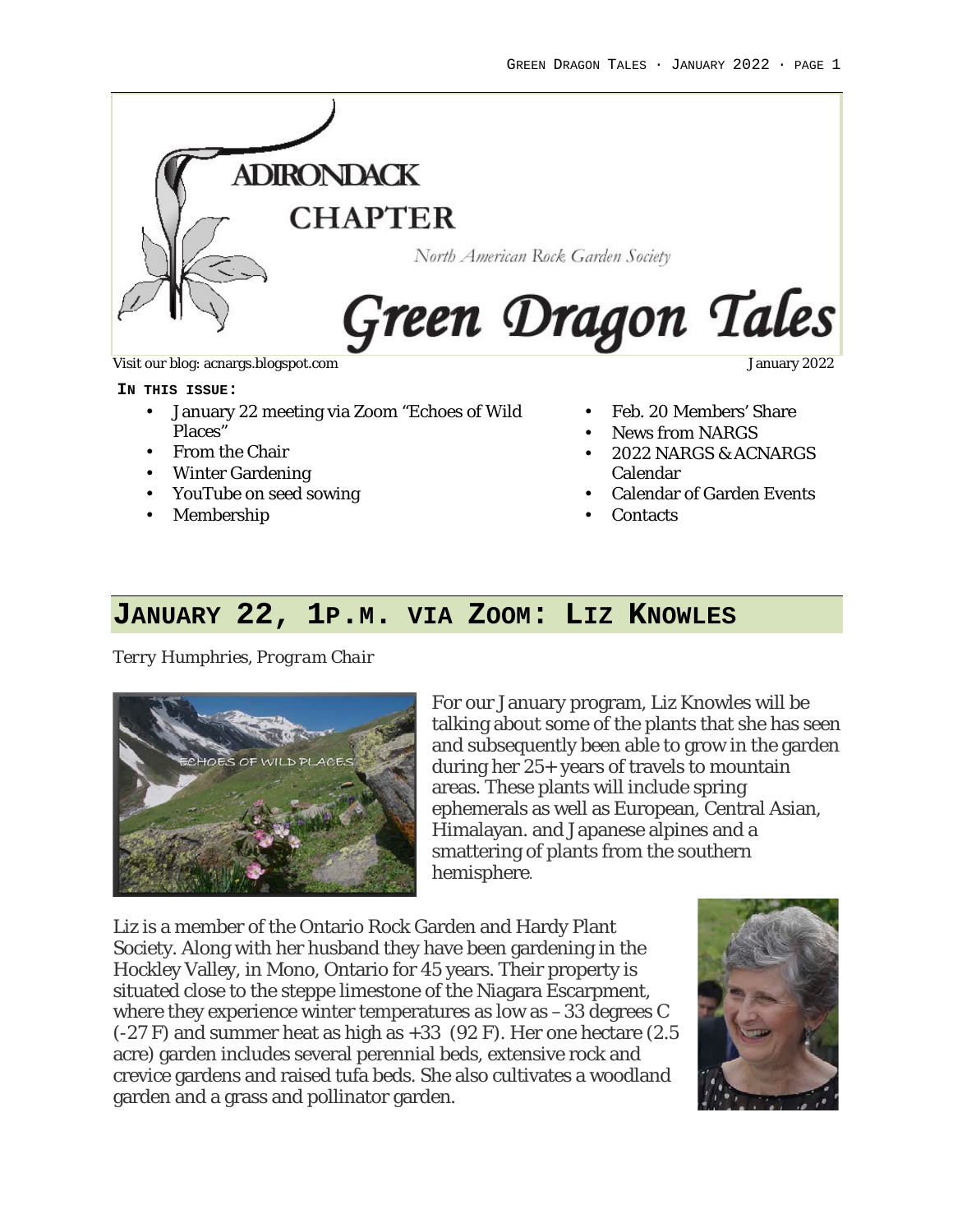Liz and her husband George have written extensively about their visits to botanically rich regions both north and south of the equator, and Liz has presented a number of programs about alpines and other unusual plants.

*Note: We're still Zooming. Don't be shy; give it a try. We're here to help. And we spend some time chatting following our program. It's the next best thing to being together. Can't attend? We hope to record this program (as with others in the recent past). Request the recording from Terry Humphries.*

### And upcoming programs:

February 20 Members Share (note date change to 3rd Sunday so as to not conflict with "NARGS Rocks: Succulents on the Rocks " virtual program on February 19

March 19: Christopher Gardener, "Flora of the Silk Road"

April 16: Jim Jermyn, Head Gardener, Branklyn Garden in Perth, Scotland

### **FROM THE CHAIR**

*John Gilrein, Chair*

I have been hoping that as more people were vaccinated and we moved through the COVID epidemic, that we might be able to meet on campus in 2022. We would have been able to meet on campus in December 2021 before the omicron variant hit our area, but we would have had multiple restrictions (including wearing a mask).

With the increase in COVID cases, Cornell is now at a higher level of restrictions, so we won't meet on campus for our January or February 2022 meetings. It's impossible to predict ahead of that for the March and April meetings, but it's very possible we won't have any Spring 2022 meetings on campus. Our January and February meetings will be on Zoom, like our 2021 meetings. The Green Dragon will continue to advise everyone whether our meetings will be in-person or remote. You can always check the most recent edition of the Green Dragon on our website acnargs.org.

Seed ordering via the NARGS Seed Exchange is now underway (since December 15). If you haven't already ordered your seeds, ordering early is better to give you more time to plant and get those cold stratification days in. Ordering seed is really easy and relatively inexpensive, all explained on the NARGS website. If you're not already a member, you can join first and then order.

As gardens mature and continue to age, they may get to the point of needing rejuvenation, though perhaps some of you are more on top of this than me. I know the border on the south side of my house is one of those. This border was last reworked years ago; the Japanese yew (*Taxus cuspidata*) there was too large and needed more pruning than I wanted to do, some of the perennials had died; many of the crocuses were eaten by chipmunks. I replaced the yew with *Taxus x media 'Majestic'* which is narrow with more restrained growth. I'm still working on what else I should plant in this border; removing the overly large yew opened up more space. Armchair gardening season (winter) is an ideal time to plan a renovation before we get tied up with spring clean-up and planting.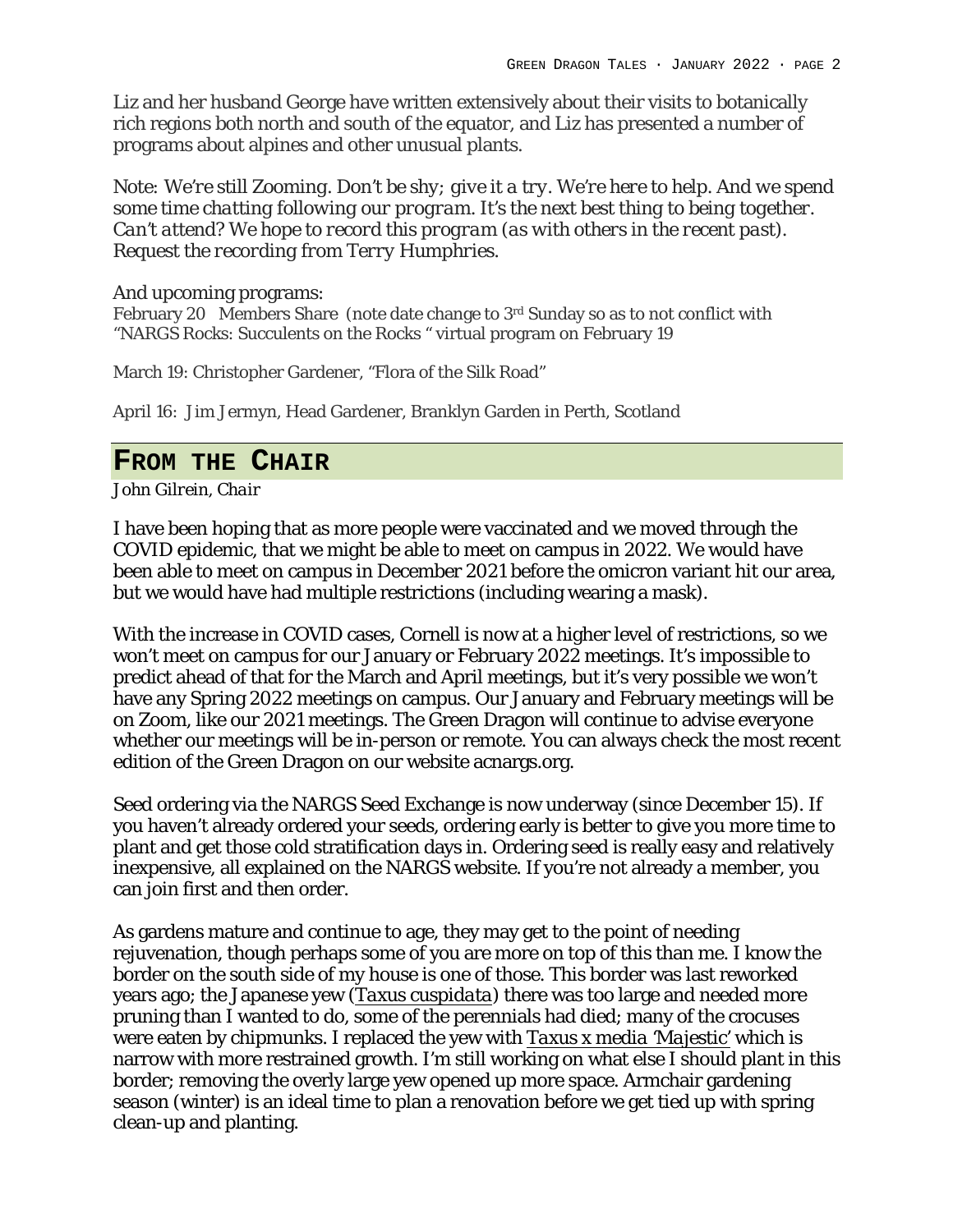NOTE: Upcoming NARGS program: **NARGS on the Rocks**, on succulents is scheduled for Saturday January 15 at 10:30 AM Eastern Standard Time. It's \$25 for members/\$50 for non-members (which includes a discounted membership), and you do need to sign up in advance. Check the website for more information if you're interested. John Gilrein, Chair

*Editor's Note: The NARGS program will be recorded and is accessible to those who've registered either beforehand or once the recordings are posted at nargs.org/*

# **AGM STIPEND DEADLINE EXTENDED TO JANUARY 31**

Maybe it was the distraction of the holidays. Or chalk it up to another impact of covid. But John reports we got no applicants for the Chapter stipend to attend the 2022 Annual General Meeting aka NARGS Conference that we are hosting June 14-16, 2022. Last time in 2019, we had several applicants. We also know that registration for that AGM in 2019 was filled by the time it, and pretty much everything else, was cancelled in mid-March.

With an application deadline of January 1st, we had hoped the applications could be reviewed, decisions made, and applicants notified before registration opened up this January 31st. Now, that will not be possible.

We don't want anyone who is interested in attending and eligible for the stipend to miss out. So the NARGS Board is extending the application deadline to January 31, 2022. See the December 2021 Green Dragon newsletter for details on what's involved (website acnargs.org). We have set aside up to \$3,000 from the net of income over expenses from the AGM to encourage more of our members to attend (FYI, we stand to clear far more than \$3,000). If you attend the AGM. we guarantee you will have a wonderful time!

While no decision can be made yet as to whether we'll be able to meet in-person for the June conference, from our past experience last time we know all registrants were refunded in full – every last penny - including payment for parking. We can assure you there's no risk to registering now and everything to lose if you get closed out.

# **WINTER GARDENING**

### *Deborah Banks*

Now that we have made it through the holidays, the seed-starting season has begun. The season starts with the seed exchanges. I'm sure the beginning of the NARGS seed exchange was on your calendar. For me, the American Primrose Society (APS) seed exchange (**https://americanprimrosesociety.org/**) is just as thrilling. The Hardy Plant Society (**https://www.hardyplant.org/**) also has an impressive seed exchange list. All of these offer unusual varieties for the low cost of a membership and a few dollars.

Why isn't everyone growing plants from seed? I think a lot of people believe it's difficult or too much trouble or that it takes a greenhouse or a lot of shelving and lights. I'm here to tell you it doesn't have to be like that. You may need those things for difficult species that only germinate on moon rocks sprinkled with fairy dust gathered in Scotland on a dark night. And you need warmth and light for plants like tomatoes and eggplants. But for many garden-worthy plants, none of that is necessary. Most plants actually want to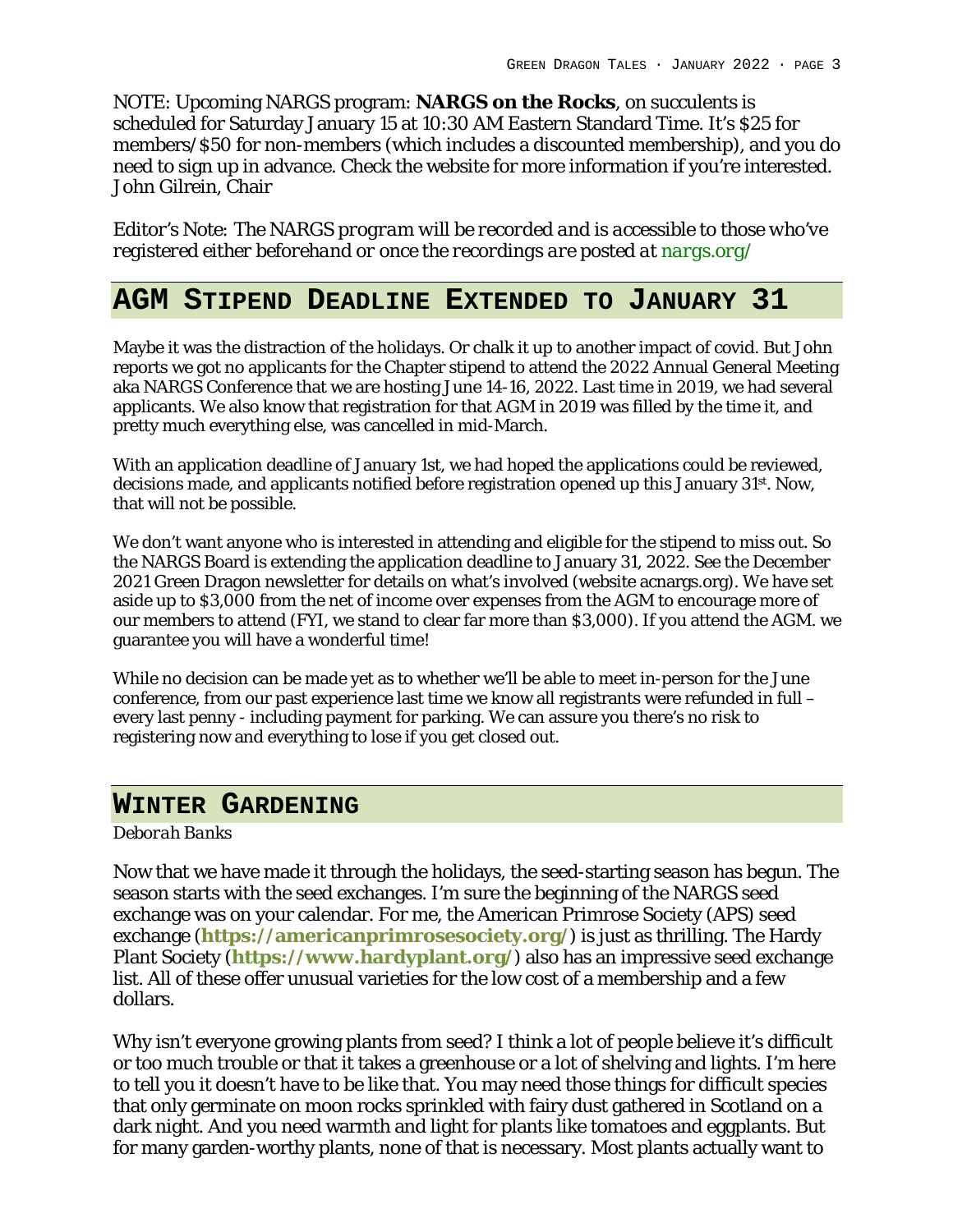grow and will put up with a lot to do it. I choose to grow these tougher perennials and a few hardy annuals.

For containers, I often buy the 36 or 72-cell trays with plastic covers for seed starting. I also save large clear plastic boxes with lids like you can buy at the grocery full of salad greens. I use an old pair of scissors to burn small holes into the top and bottom of the salad boxes. The kitchen's gas stove is great for heating the scissors blade periodically. It works better if you do this when your family is not home.

You can find elaborate recipes online for creating the ideal soilless mixture to use in your containers. I buy ordinary seed starting mix. These mixes typically consist primarily of sphagnum peat moss supplemented by other additives. It is hard initially to get the mix wet. When I open the bag, I pour water directly into the bag, mix it in, add more water, mix, repeat, until finally the mix has a nice damp quality. Then I fill my first tray or box with some of the mix and I'm ready to start sowing seed. *(Editor's note: I've learned the trick of using warm/hot water to wet the medium which makes this process much easier)*

I use one of the trays with the rows of individual cells when I have a small quantity of seed for a large number of varieties. I cut a notch on the side of the tray that faces me when I am planting. As I plant my seeds, I make a list of what I planted. For example, Col 1 Row 1-3 tells me the exact location of the cells used for the first variety I planted. For varieties where I have a larger quantity of seeds, I use a salad box. On the boxes I cut various notches to differentiate the boxes from each other, because "permanent" markers can fade and plant labels can get lost. I also note on my list what I sowed in each of these boxes and how it was notched.

Many Primula species have seed that ranges in size from tiny to dust. When I am sowing them, I put the seed on the top of the soil and then sprinkle a small amount of the finest soil mix particles on top. After I finish planting, I partially submerge the tray or box in water for a while, watering from the bottom. After it drains a bit, it's ready to go outside. That's right. I plant in February and set my boxes outside. Many hardy species won't sprout anyway until after being exposed to moisture and cold temperatures for a few weeks (including primula). I do "winter sowing" by covering the planted containers securely and setting them outside in a protected area. The lids have holes in them so that rain and snow can get in to add moisture and the bottoms also have holes to let the moisture back out. I secure each lid to the tray or salad box with duct tape to ensure it doesn't blow off in a snow storm.

I set up a makeshift table on sawhorses on the north side of the house. My containers are in the light there but out of direct sun and sheltered somewhat from the wind. As temperatures warm up, I take the lids off periodically to check on them and water if needed. The seeds won't sprout until spring. After the seedlings have a couple of 'true' leaves, I move them to bigger containers with some compost.

This method won't give me the earliest plants in the seed exchange. Grown under lights indoors, my seeds might have sprouted by March and grown into little beauties by June. In March my trays are still sitting outside in a block of ice. But a month or six weeks later when my seedlings start emerging, it's just as exciting.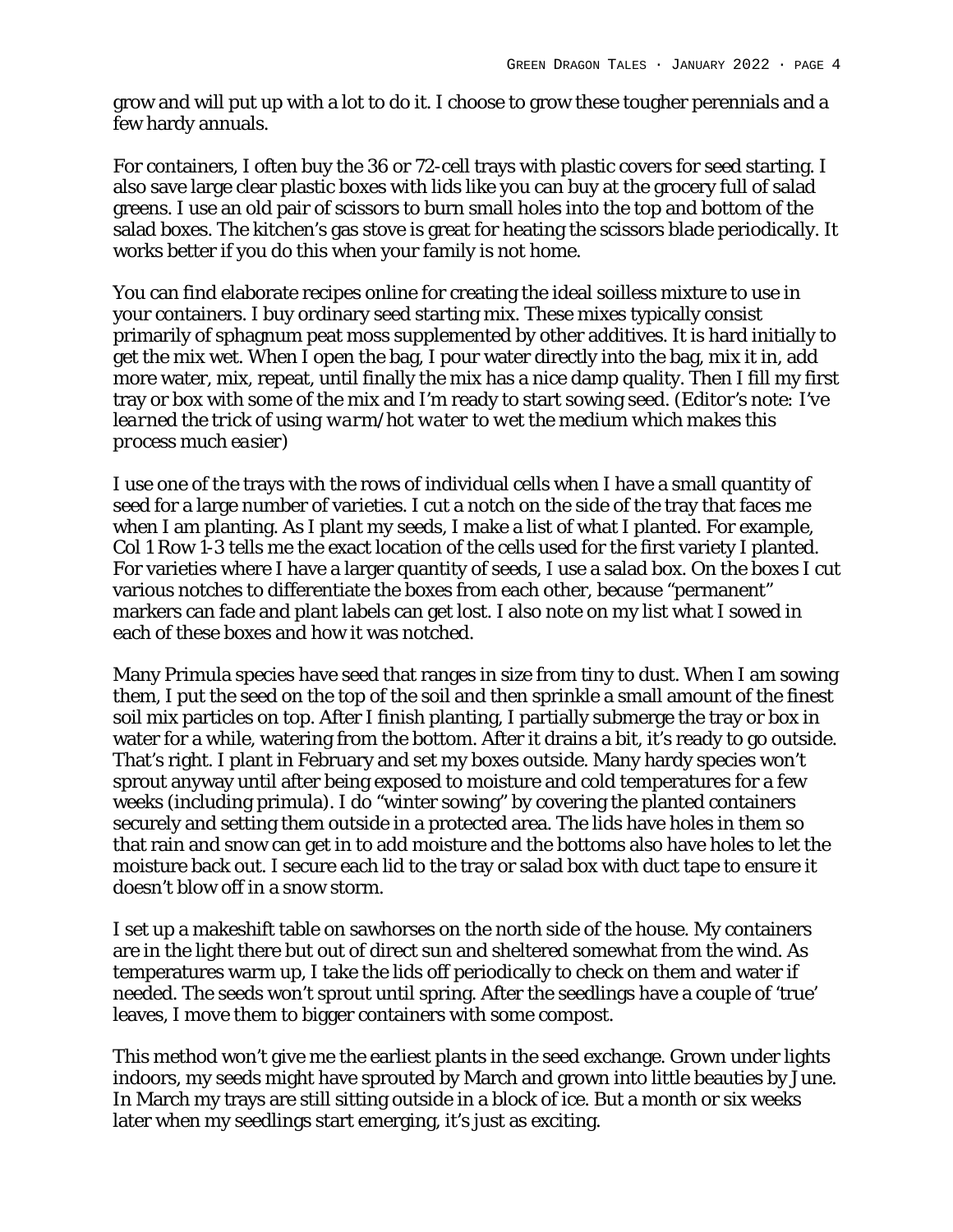# **A (NEW TO ME) RESOURCE FOR SEED SOWING**

*Carol Eichler*

I just learned of a great new resource for growing plants from seed in Robert Pavlis' YouTube channel called Gardening Fundamentals. Altogether he has recorded over 200 gardening videos on various topics. He gave a short presentation for the January 9th zoom meeting of the Ontario Rock Garden and Hardy Plant Society on using gibberellic acid (GA3) to assist with the germination of particularly difficult plants (something I've never tried but now might).

While this most likely doesn't interest many of our members, I learned about his YouTube channel, which includes no less than 32 videos on just this one topic – growing plants from seed. You can be sure I for one will be checking these videos out (and probably a whole lot more). Here's the link **file://localhost/Growing From Seed/ Everything You Need to Know**

# **MEMBERSHIP 2022**

*Mary Stauble*

Time to renew your membership! The ACNARGS membership year runs the calendar year. So, unless you've already renewed or you're a lifetime member, your 2022 membership is due now (Individual @\$15, Household @\$20, Business with business card listing @\$30). If you have not renewed, you will see a reminder message in the email announcing this newsletter.

Why join? It's true we have had to adapt a bit during the covid pandemic, resulting unfortunately in no in-person program meetings since the end of the 2018 program year. But we are still holding program meetings by zoom, allowing us the luxury of bringing speakers from afar that normally we could not afford to bring to Ithaca. We have also held extra program meetings (such as the January one coming up) and published extra newsletters in order to stay in touch. And we've still held spring and late summer plant sales and at the same time be covid-compliant. Depending on the turn of the pandemic, we may be able to offer garden tours in the upcoming season.

This June we will be hosting NARGS annual general meeting/conference. We will be seeking volunteers from our membership which also has the advantage (if you are not registered) of allowing you to shop at the plant sale (presently 7 vendors are participating) and to attend one of our program talks.

So why delay? Before you forget, print and complete the 2022 Membership form now: **http://www.acnargs.org/join.pdf** Questions? Contact Mary at mes2@cornell.edu

# **GET READY FOR FEBRUARY MEMBERS' SHARE**

Please think of topics and photos you are willing to share with the group for our February 20 meeting. If you prepare a presentation, all it takes is a click to share your screen and show us the scenes, tools or tips you have pulled together on your computer.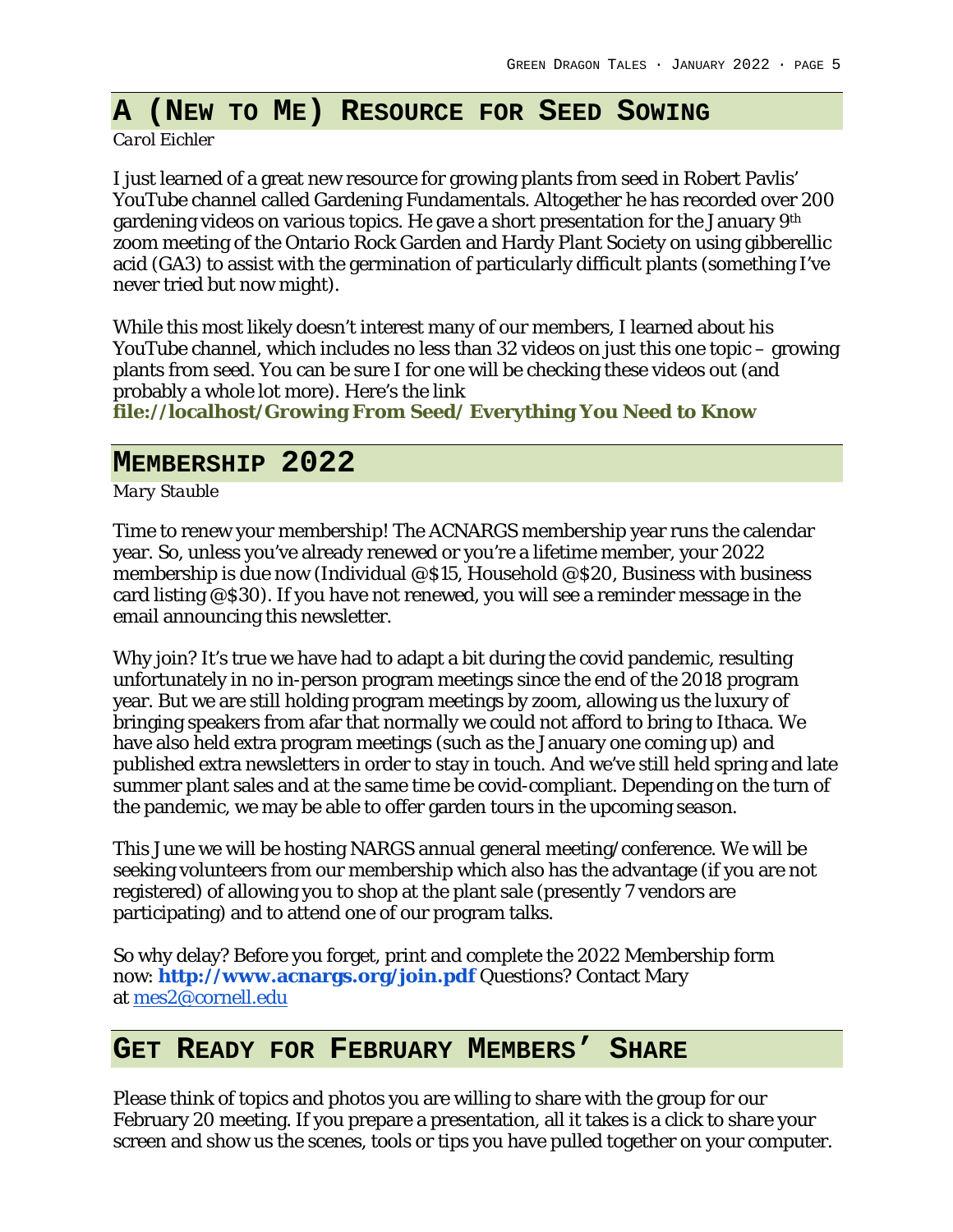By now, most everyone knows how easy it is to participate through Zoom, and everyone has met Nicole, our Zoom Coach, who can solve any issues along the way.

You may have found resources or videos online that would interest the group. During this time of social distancing you may have discovered special gardens, researched cultivation techniques, or found new online resources. Perhaps you may wish to use this time to pose a question about how others address a particular challenge. This is your meeting, so please plan to participate, even if it is for only a short share. We are afterall asking each participant for no more than 5-10 minutes time. Just send an email to **terryehumphries@gmail.com**, with information on your topic and we will include you in the program. This is a easy way to contribute to the Chapter.

Note the date for this meeting is Sunday, February 20. NARGS has scooped us again with a study day on the 3<sup>rd</sup> Saturday of February (February 19<sup>th</sup>), which would be our usual meeting date.

# **NARGS 2021 YEAR END REPORT: LOOKING BACK/LOOKING AHEAD**

*Panayoti Kelaidis, President on behalf of the NARGS Board of Directors (Excepted)*

Rock gardeners possess a sort of magic wand in our art that has guided and perhaps protected us through the COVID-19 era of the last two years (and counting). Our gardens, troughs, and seed pots (not to mention our fellow gardeners) have provided a haven from the plague that those who aren't so connected to Nature may not have.

Those of us who love to travel found time to catch up on neglected chores at home, and through the mixed blessing of Zoom, have found powerful new ways to connect and communicate with friends near and far. NARGS had the temerity to even schedule a LIVE annual meeting ("Edge of the Rockies") last August in Durango, Colorado, with over 200 participants and local volunteers that was a resounding success. (Good news! Video replays from our **Annual General Meeting Durango 2021 are now available free to members**. To view the presentations just log in, then from the home page click on videos on line or go directly to **https://www.nargs.org/edgerockies-durango-agm-2021-videos**.)

Despite COVID-19, the year 2021 has so far been a good financial year for NARGS; however, we will still be dependent on membership renewals and year-end donations to cover our expenses for the remainder of 2021 to get 2022 started. The Crevices and Woodlanders study days were great successes and brought us new members and additional funding. Continued postponement of the Traveling Speakers Tour cut our expected expenses. Postponement of the members' Tours and Adventures program for 2021 because of COVID-19 has, however, left a financial hole as the year closes. We intend to return to both activities—in much the same fashion—as soon as feasible.

However, there are three tours planned in 2022, organized by David White (North Carolina). These include a three-day tour of the Adirondacks in upstate New York, a twelve-day tour of the Bernese Oberland region of the Swiss Alps (currently full), and a seventeen-day tour of Argentine Patagonia. The Adirondacks tour is scheduled for June 12 - 14 (immediately before the Annual General Meeting in Ithaca) and will open for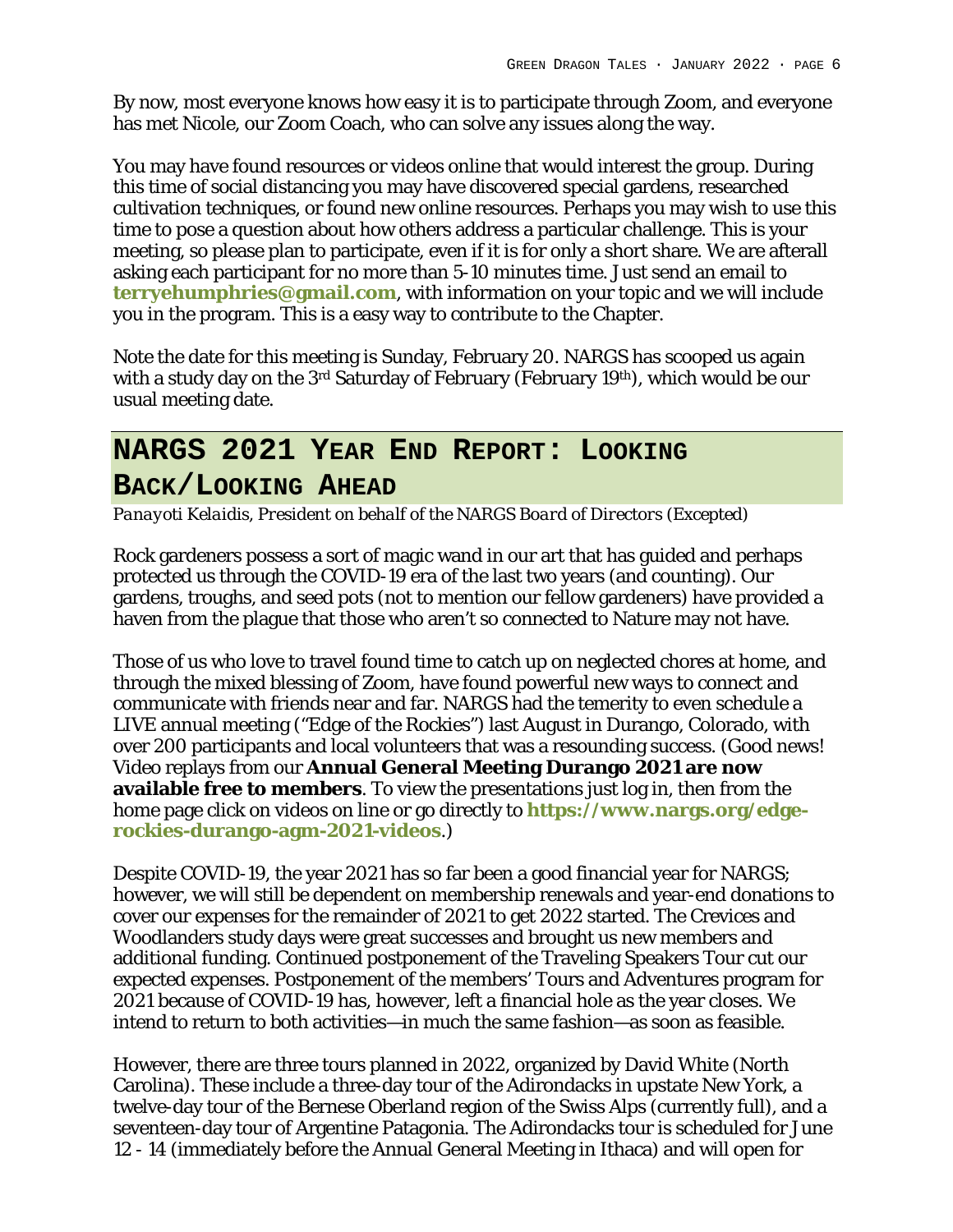registration at the same time as registration for the AGM, planned in January. Registration is currently open for the Argentina tour, which is scheduled for November 28 – December 14, 2022.

The Traveling Speakers Program will emerge from pandemic-induced dormancy in 2022, starting with talks planned from the spring through the fall 2022. The program is funded by an anonymous, generous donor and headed by Rosemary Monahan (Massachusetts).

In 2021 under the duress of the COVID-19 restrictions, the Siskiyou Chapter (Oregon) and the Great Lakes Chapter (Michigan) volunteers safely handled a total of 824 orders (an increase over the previous year's 771) for the 2020 - 2021 Seed Exchange. After which, thirty chapters received a portion of the remaining seed to share among all their chapter members, as well as some community groups.

After months of preparation, the 2021-2022 Seed Exchange is now in progress with Main Round ordering beginning December 15th. The Delaware Valley Chapter has stepped up and volunteered to handle the Main Distribution for the next two years, and the Great Lakes will do the Surplus Round once again. We are very grateful to all the seed donors and chapter members and volunteers who have made the Seed Exchange the successful asset that draws in new members each year.

Looking ahead to 2022, the Adirondack Chapter is hosting the NARGS annual meeting in Ithaca, New York, on the campus of Cornell University (June 14 – 16). The conference is titled "Alpine Visions: Exploration and Inspiration." Information has been published in the Rock Garden Quarterly with registration opening in January 2022.

As we move into volume 80 of the Rock Garden Quarterly, our editor, Joseph Tychonievich (Indiana) is excited that the journal is still evolving and growing. As you will see in the January (winter) 2022 issue, Matt Mattus (Massachusetts) and Joseph have finished a redesign of the look of the Quarterly's cover and pages, and there are new projects in the works. The summer 2022 issue is going to be a special extra-length issue focused on the basics of rock gardening for beginners to serve as a tool to introduce this wonderful form of gardening to new growers. That is, this will be a new "Beginners" handbook.

Our past president (and current webmaster) Elisabeth Zander (Connecticut) inaugurated the first Winter Webinars (virtual conferences) via Zoom that have garnered a tremendous international audience. The conference recordings will remain on the website for ticket holders to view at their leisure. Gradually after two years, they will all be free for the entire membership. Some talks, like those from the Durango 2021 Annual General Meeting, are currently free now to all members. Have you checked them out yet?

We thank all those panelists who made these programs possible. And we plan to present two more virtual conferences this winter: January 15 (succulent plants) and February 19 (meadows). They may be viewed live but will be recorded for later viewing.

The NARGS website is in the midst of a complicated software upgrade from Drupal 7 to Drupal 9, a website content management system. In addition to publishing the Rock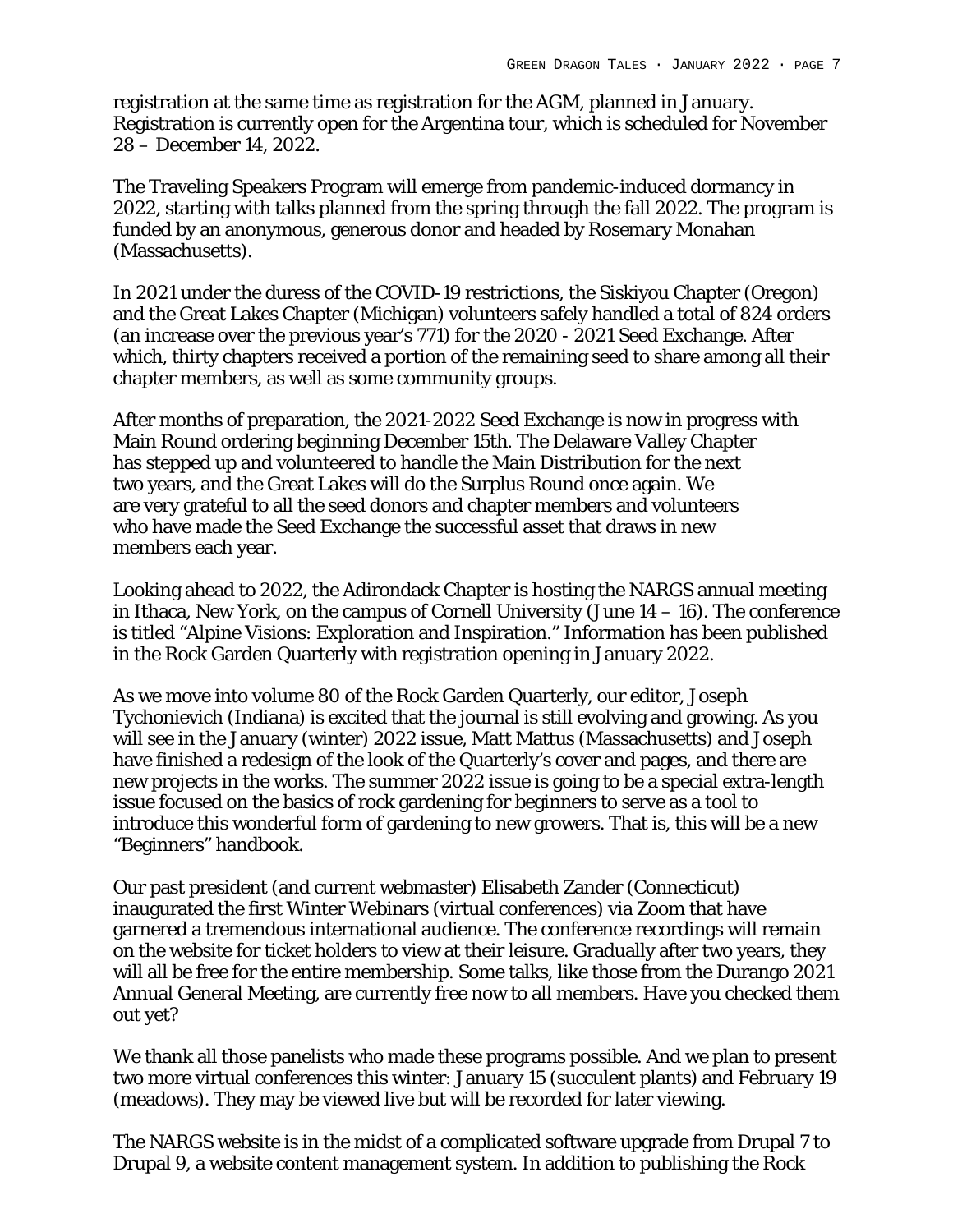Garden Quarterly on the website, we have added custom programming for our Tours and Adventures and also tapes of our virtual conferences. We anticipate easier future access to these events on our website.

Each year many of us have watched as this or that magical woodlot where we once marveled at the trilliums or trout lilies transform into another subdivision. Our gardens are a haven for forms of all manner of choice plants, even whole species that may no longer be found in the wild. Gardens become an anthology of plants one cannot live without—and for many of us, our fellow gardeners that we meet at chapter meetings or at Study Weekends and Annual meetings become as precious. These are a sort of family gathering—a family that one picks rather than one you happen to be born into! We believe the extended family of NARGS, with your help, will embrace new generations of gardeners who will be committed to preserving Nature in the wild, and cherishing her wildlings in our home gardens.

# **NARGS & ACNARGS UPCOMING 2021 PROGRAMS**

**NOTE: Due to covid our meetings will take on a different format for the foreseeable future. We will hold live meetings via Zoom for now. For those of you unfamiliar with Zoom, contact Terry Humphries terryehumphres@gmail.com for assistance.** 

January 15: NARGS virtual program Succulents on the Rocks Host: Rod Haenni Speakers: Lori Chips, Jay Akerley, Vince Russo, Amanda Bennett, Kiamara Ludwig, and Rod Haenni. Fee. NARGS membership required.

January 22: ACNARGS speaker program with Liz Knowles, "Echoes of Wild Places" 1pm via Zoom. Link will be sent mid-week prior to the Saturday program. **Note this program will be held the 4th Saturday of the month.**

January 31: Registration opens for "Alpine Visions: Exploration and Inspiration," NARGS Annual General Meeting in Ithaca hosted by us, Adirondack Chapter

January 31: Main/First Round Ordering ends for NARGS Seed Exchange

February 19: NARGS virtual program: "Rock Gardening Does Meadows." Host: Kenton Seth. Fee. NARGS membership required. More info forthcoming.

February 20: Members' Share via Zoom. **Note the change of date to the 3rd Sunday**.

March 1 (open) -21 (close): Surplus Seed/Round 2 Ordering for NARGS Seed Exchange

March 19: ACNARGS speaker program bringing you Christopher Gardener, English writer and botanical tour guide, "Flora of the Silk Road"

April 16: Jim Jermyn, Head Gardener, Branklyn Garden in Perth, Scotland

June 14-16: NARGS Annual General Meeting hosted by ACNARGS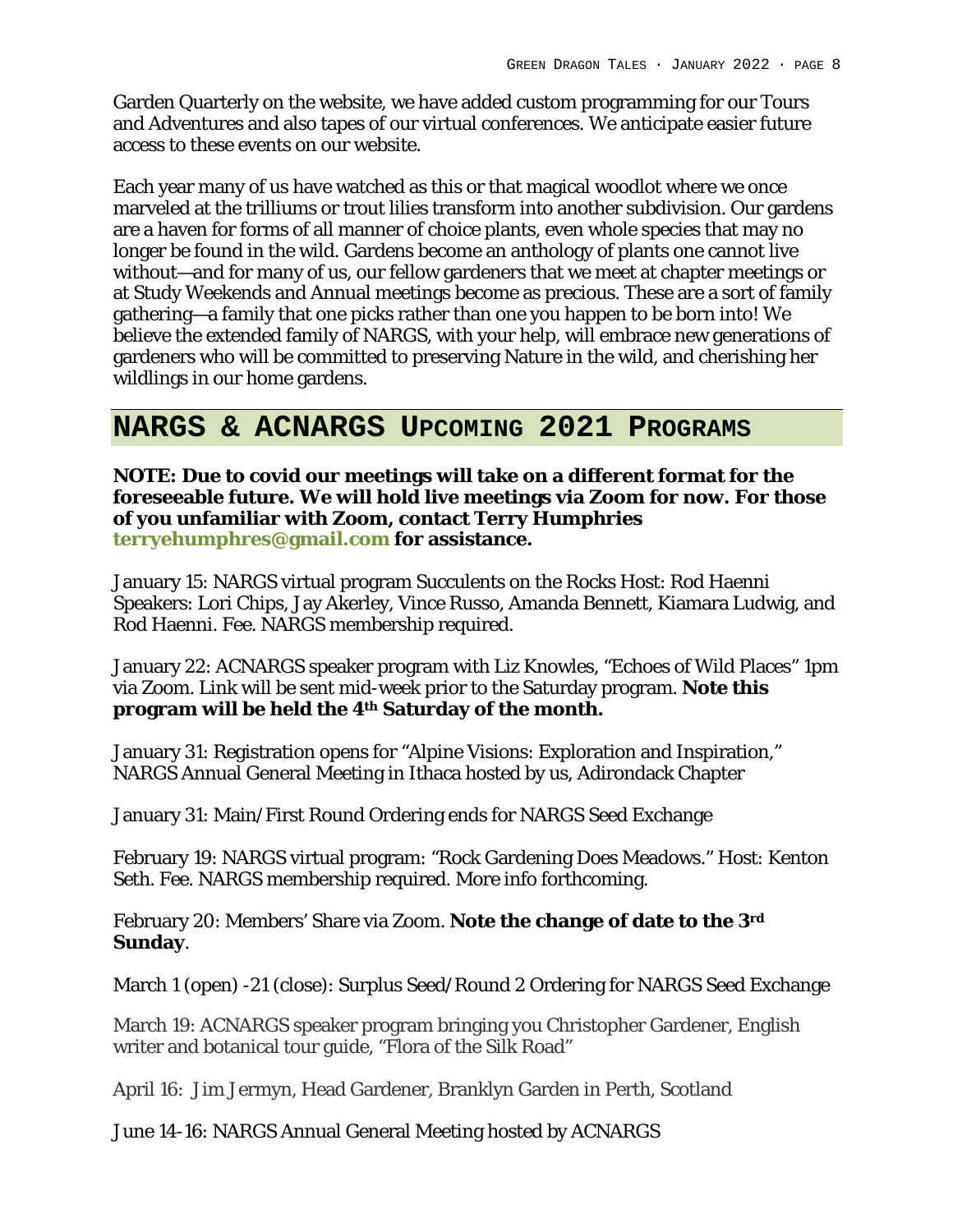### Dates TBD 2023: NARGS Annual General Meeting hosted by Nova Scotia Chapter

### **CALENDAR OF SELECT GARDEN EVENTS**

For the latest information, visit these websites of these gardening organizations.

Feb. 7: "Lucky Dip," American Primrose Society Seed Exchange opens to non-members. **https://americanprimrosesociety.org/**

Cornell Cooperative Extension of Tompkins County. Online class information: **http://ccetompkins.org/gardening**

Finger Lakes Native Plant Society monthly meetings via zoom. **https://flnps.org/**

Cornell Botanic Gardens: Verdant Views virtual programs; no on-site events at this time; visit Cornell Gardens at home: **https://cornellbotanicgardens.org/explore/events/**

Liberty Hyde Bailey Garden Club: **http://www.hort.cornell.edu/LHBGC/**

To have a garden event in your area listed send all pertinent information to David Mitchell at **david\_mitchell\_14850@yahoo.com**

# **2021 ACNARGS BOARD MEMBERS AND CONTACTS**

*If you want to volunteer, we'd love to hear from you!*

Chair: John Gilrein, **basecamp@alum.syracuse.edu** Program: Terry Humphries, **terryehumphries@gmail.com** Program Committee Members: Could this be you? Secretary: Currently rotating amongst "Responsible People" Treasurer: BZ Marranca, **mmm10@cornell.edu** Plant Sales Chair: Carol Eichler **carolithaca@gmail.com** Plant Sales Committee Members: Michael Loos, BZ Marranca, David Mitchell Plant of the Month: Marlene Kobre, **mkobre@ithaca.edu** Membership: Mary Stauble, mes2@cornell.edu New Member Hospitality: Graham Egerton Newsletter Editor: David Mitchell, **dwm23@cornell.edu** and sometimes Carol Eichler. Looking for a new editor! Calendar: Pat Curran, **pc21@cornell.edu** Webmaster, Program Tech: Craig Cramer, **cdcramer@gmail.com**

### **ABOUT US – ADIRONDACK CHAPTER NARGS**

We are an all-volunteer organization and one of thirty-eight NARGS affiliated chapters active in North America. Our annual Chapter activities include 6 program-speaker meetings, the Green Dragon newsletter, web and Facebook pages, garden visits, overnight garden trips, hands-on workshops, two plant sales a year, and frequent plant giveaways. Our meetings are informal, friendly gatherings that provide a wealth of information and offer a source for unusual plants, plus the opportunity to be inspired by other gardeners.

The public is always welcome [our Zoom subscription limits participants to 100]. Chapter membership starts at \$15 a year based on the calendar year. Membership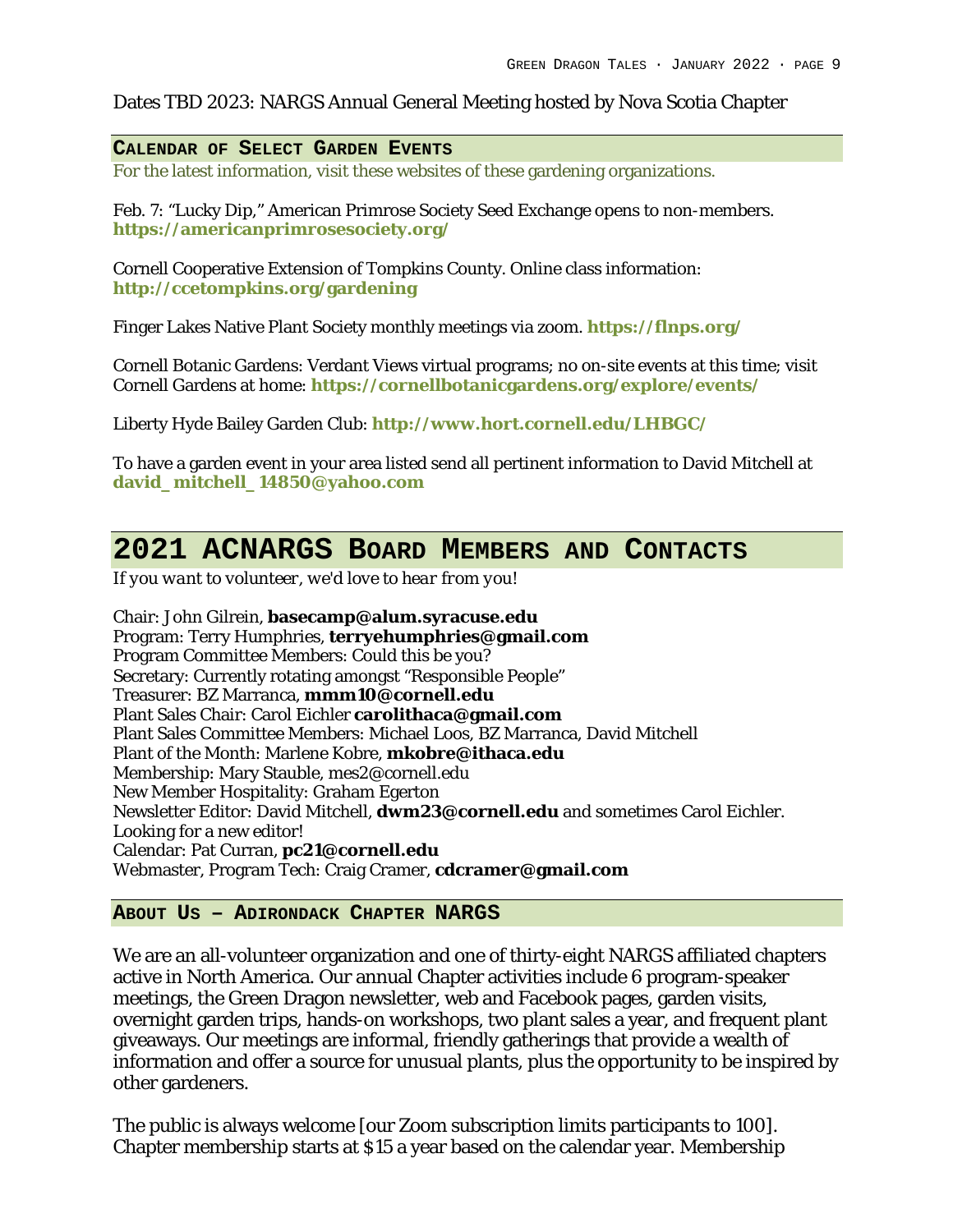includes these benefits: newsletter sent to you electronically (or option by mail for an extra fee), opportunity to travel on our planned overnight garden trips, annual membership directory, and plant sale discounts and member only sales, including Plantof-the-Month sales.

### **ABOUT NARGS NATIONAL**

NARGS National is our parent organization: We encourage you to join (online at www.nargs.org) for only \$40 a year. Benefits include a seed exchange, a quarterly publication focused on rock gardening, and an online website featuring an archive of past publications, a chat forum and a horticultural encyclopedia. NARGS National also conducts winter study weekends and holds its Annual Meeting in interesting places where attendees have the opportunity to visit gardens and take field trips, often to alpine areas, as well as hear talks by outstanding plants people from around the world. More recently, NARGS is offering botanical tours each year, both within the US and abroad.

### **GREEN DRAGON TALES**

Normally published eight times a year (Feb., March, April, May/June, July/Aug., Sept., Oct. Nov./Dec., during covid we've been publishing monthly. Submit articles no later than the fourth Friday of the month preceding the monthly publication to David Mitchell,

**david\_mitchell\_14850@yahoo.com** Note: We will send a February meeting announcement only. The next issue of *The Green Dragon* will be March 2022.

# **LAST BUT NOT LEAST: (ON THE NEXT PAGE)PHOTOS!**